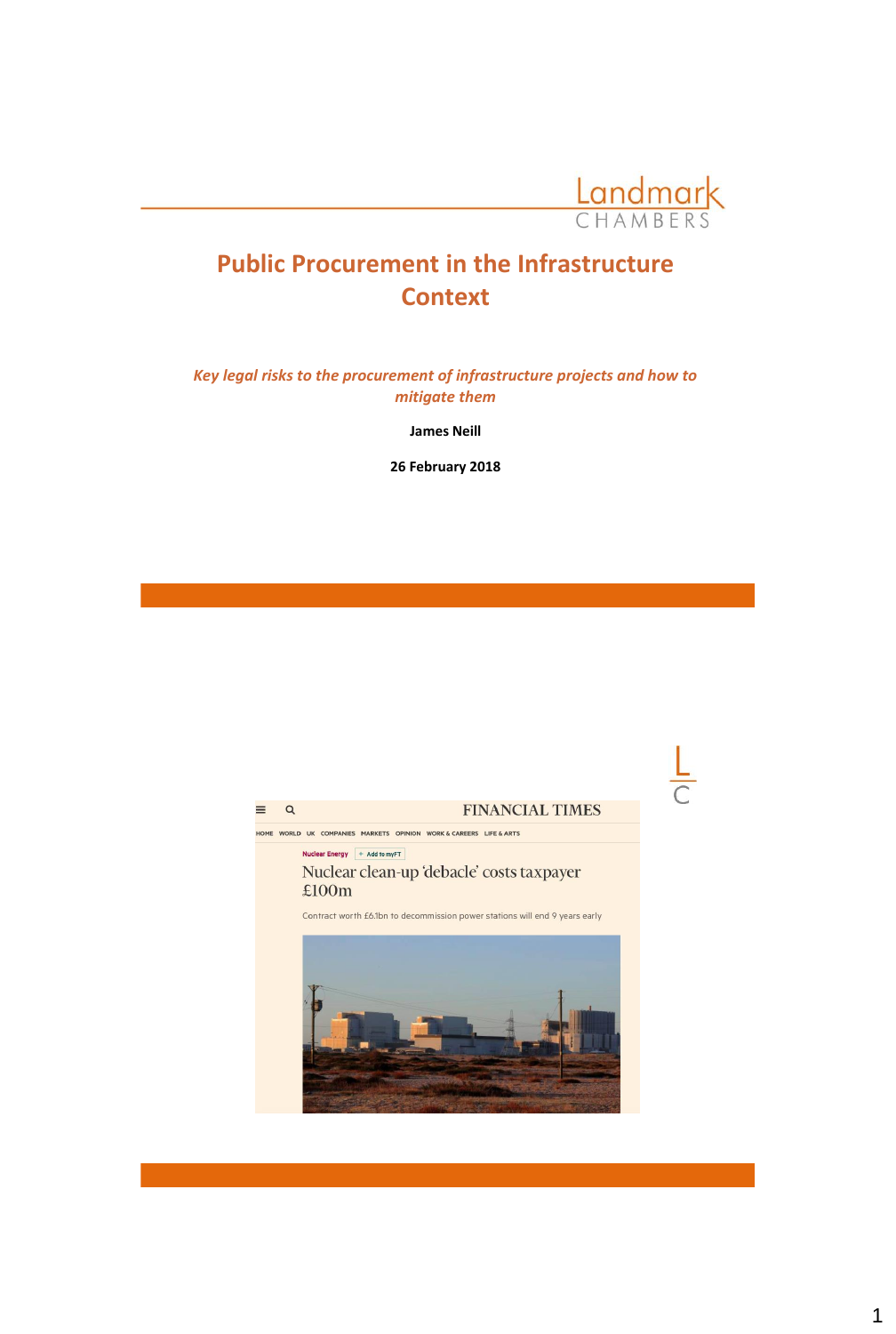What are the particular risk areas which apply to  $\overline{\overline{C}}$ **the procurement of infrastructure contracts?**

- Bid design
- Procurement rules and the EU Structural and Investment funding
- Change management during project lifecycle
- Automatic suspensions the application of *American Cyanamid* to infrastructure contracts
- Third party challenges

## **(1) BID DESIGN FOR INFRASTRUCTURE PROCUREMENT**

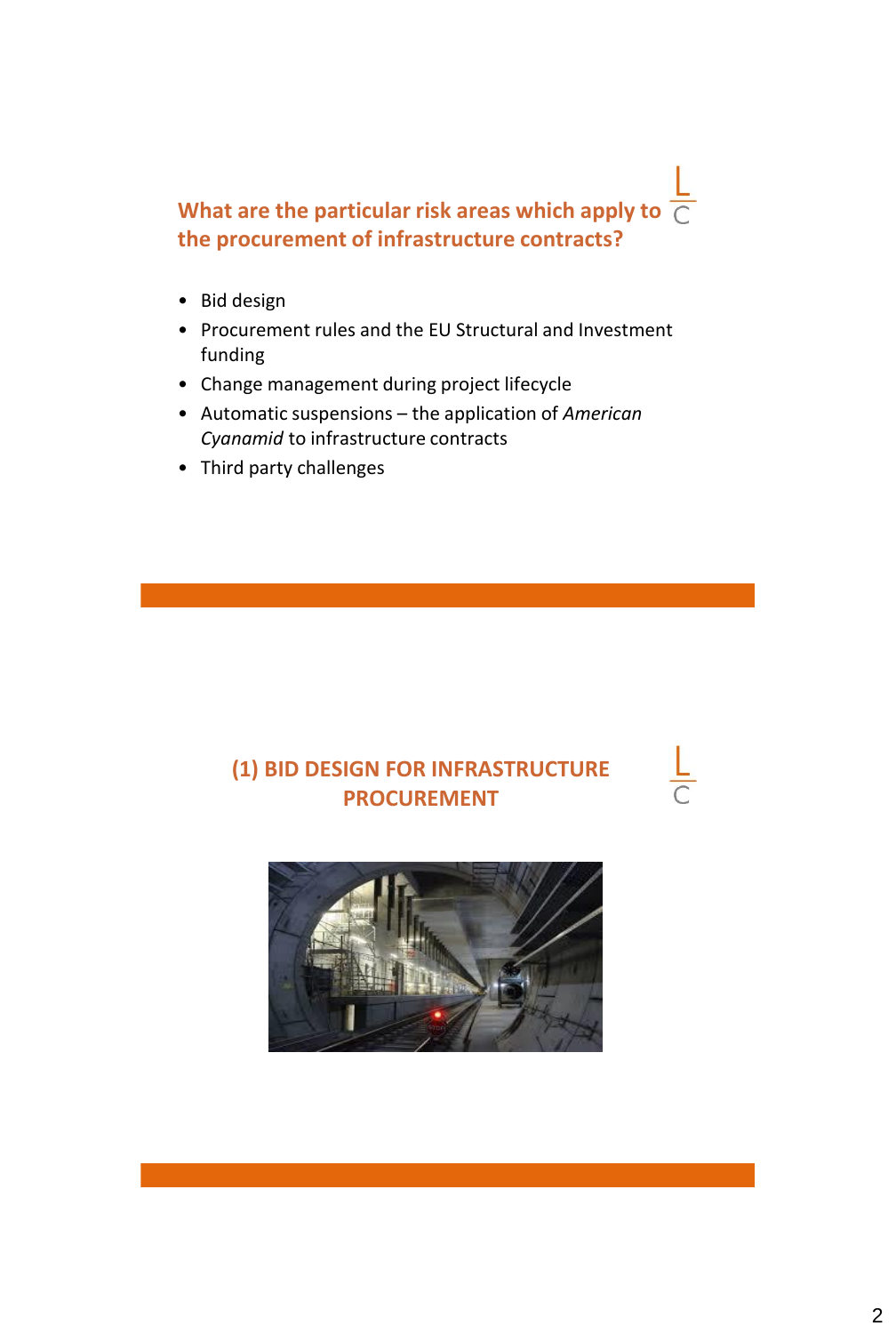**Restrictive effect of threshold or qualification criteria and the lesson learnt from** *EnergySolutions EU Ltd v Nuclear Decommissioning Authority* **[2016] EWHC 1988 (TCC)**

- NDA: non-departmental public body established under the Energy Act 2004
- Public procurement competition undertaken for award of £14bn contract for the decommissioning of 12 former nuclear sites
- EnergySolutions EU Limited (now called ATK Energy EU Limited) was incumbent parent body organisation for site licence companies operating 10 Magnox sites (2 other sites were research sites)
- Bid process commenced in 2012, using competitive dialogue procedure under the 2006 PCRs

# **EnergySolutions EU Limited v NDA Judgment No. 2 (Liability) [2016] EWHC 1988 (TCC)**

- Fraser J held that CFP should have been disqualified for failing two threshold requirements
- No principle that once disqualification criteria employed they should be construed generously or leniently in favour of the bidder
- Although there is a margin of appreciation to be applied at point of assessment, no separate stage of "reluctance to interfere' if manifest error identified
- Principle of proportionality may in exceptional circumstances provide some scope to depart from rules of a procurement competition, but no grounds to re-write SORR or scoring matrix (at [898])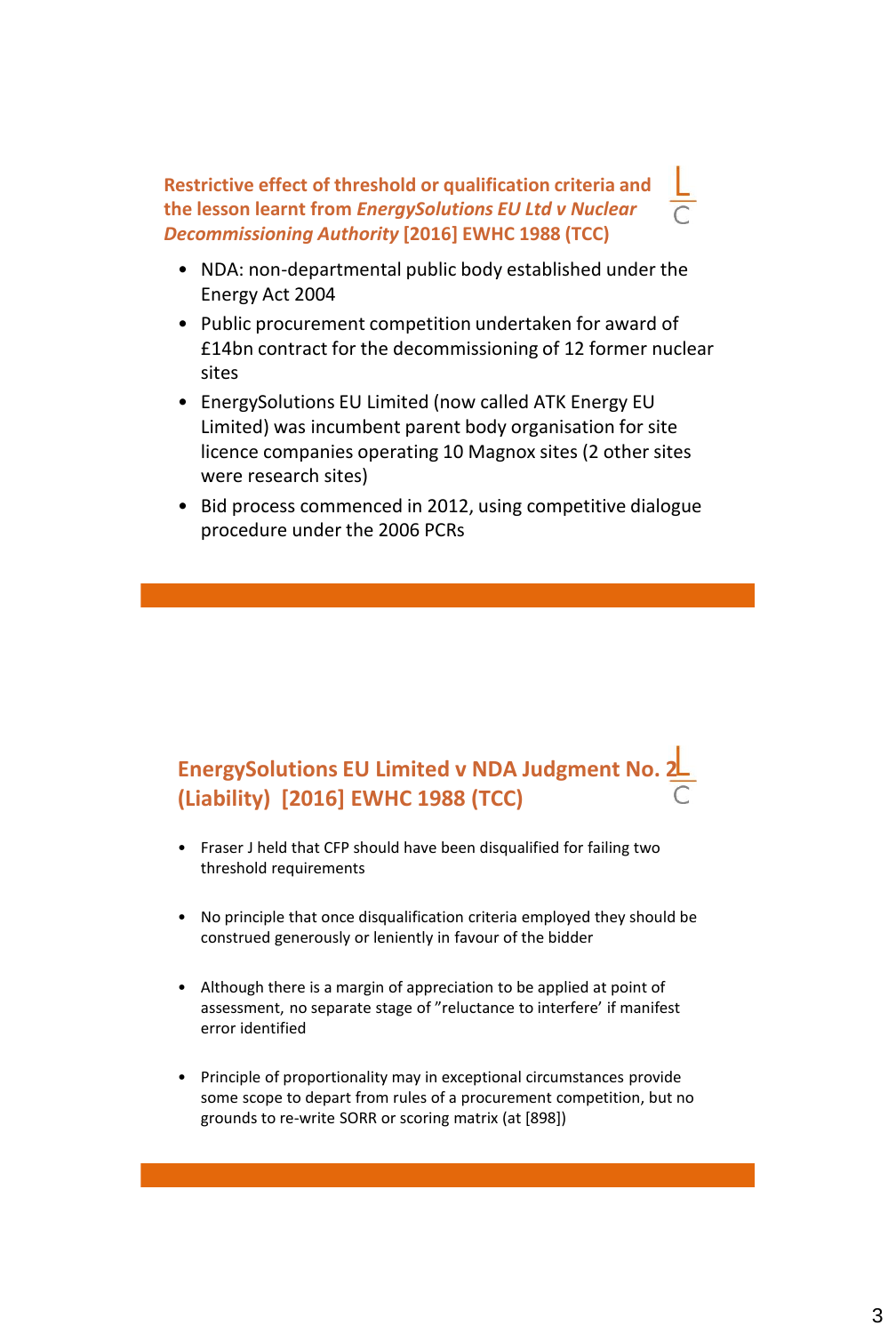## **(2) Additional institutional investor rules and their application to beneficiaries**

- Beneficiaries of EU Structural and Investment Funds have to disburse funds in accordance with EU law including procurement law, even if not a contracting authority.
- Article 6 of **Regulation 1303/2013**: operations supported by ESI funds shall comply with applicable Union law and the national law relating to its application.
- See also **Regulation 13 PCRs**
- Public procurement principles imported into funding agreements: see **DCLG ESIF Procurement Guidance, Chapter 6.**

## **Guidance on ESIF funding rules**

- **Commission's ESIF Procurement Guidance (October 2015)**: "Guidance for practitioners on the avoidance of the most common errors in public procurement of projects funded by the European Structural and Investment Funds"
- See also **DCLG Procurement Law ESIF Guidance Note** (December 2015)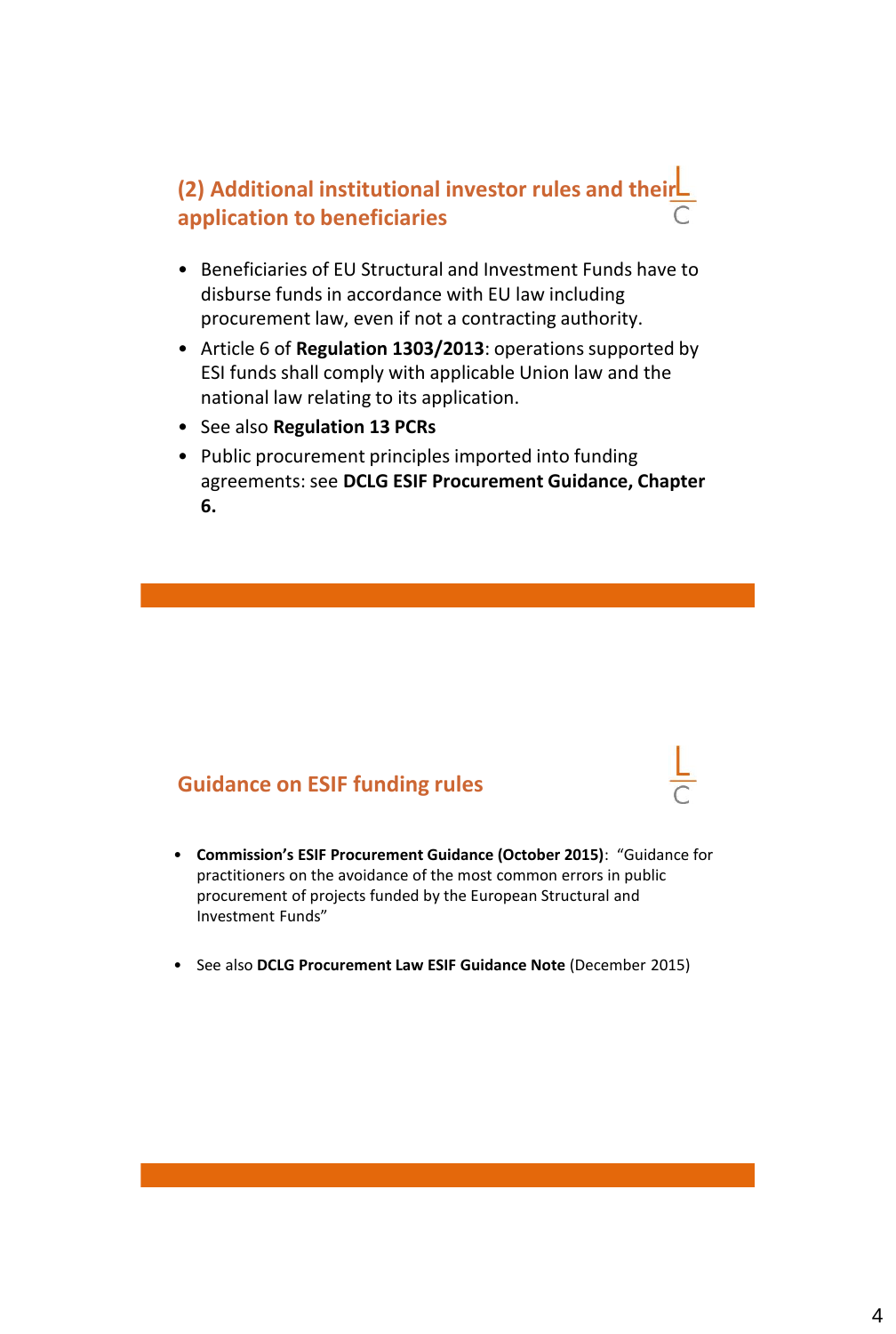

- **EC Communication COM (2017) 573 Final** (3 October 2017) on "*helping investment through a voluntary ex-ante assessment of the procurement aspects for large infrastructure projects*"
	- "*National authorities and contracting authorities/entities have the option to use the mechanism on a voluntary basis to raise questions with the Commission and receive an assessment of a project's compatibility with the EU regulatory framework before taking important steps eg, launching a call for tender of the main project works*"
	- "On the basis of the information provided, the competent Commission services will deliver its views on the compatibility of the project's procurement plan with EU procurement legislation, or of the specific issues raised by the national authorities in a letter"
	- Note FN 10, page 4: "*The views expressed by the Commission services in their assessment are not legally binding on those using the mechanism or on the Commission, and are without prejudice to the interpretation of the rules by the CJEU*".



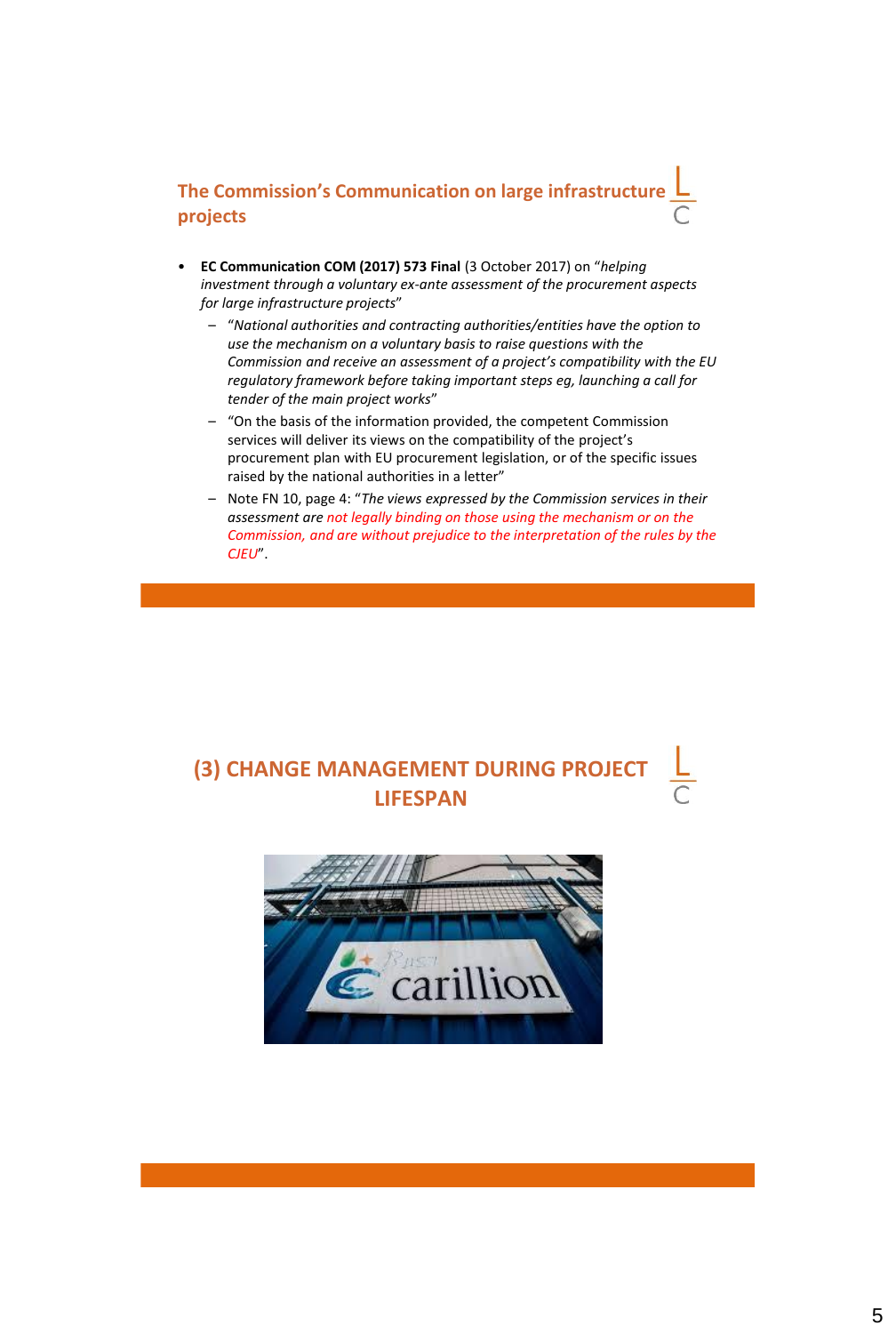## **Change management during project life cycle: how safe is the Regulation 72 PCR safe harbour?**



"Contracts and framework agreements may be modified without a new procurement procedure in accordance with this Part in any of the following cases:—

(a) where the modifications, irrespective of their monetary value, have been provided for in the initial procurement documents in clear, precise and unequivocal review clauses, which may include price revision clauses or options, provided that such clauses—

- (i) state the scope and nature of possible modifications or options as well as the conditions under which they may be used, and
- (ii) do not provide for modifications or options that would alter the overall nature of the contract or the framework agreement"

## **Insolvency of the contractor: which regulation to rely on to avoid further advertising?**

#### • **Regulation 72(1)(d) PCRs**:

*where a new contractor replaces the one to which the contracting authority had initially awarded the contract as a consequence of—*

*(i) an unequivocal review clause or option in conformity with sub-paragraph (a), or (ii) universal or partial succession into the position of the initial contractor, following corporate restructuring, including takeover, merger, acquisition or insolvency, of another economic operator that fulfils the criteria for qualitative selection initially established, provided that this does not entail other substantial modifications to the contract and is not aimed at circumventing the application of this Part;*

#### • **Regulation 32(c) PCRs**:

*(c) insofar as is strictly necessary where, for reasons of extreme urgency brought about by events unforeseeable by the contracting authority, the time limits for the open or restricted procedures or competitive procedures with negotiation cannot be complied with.*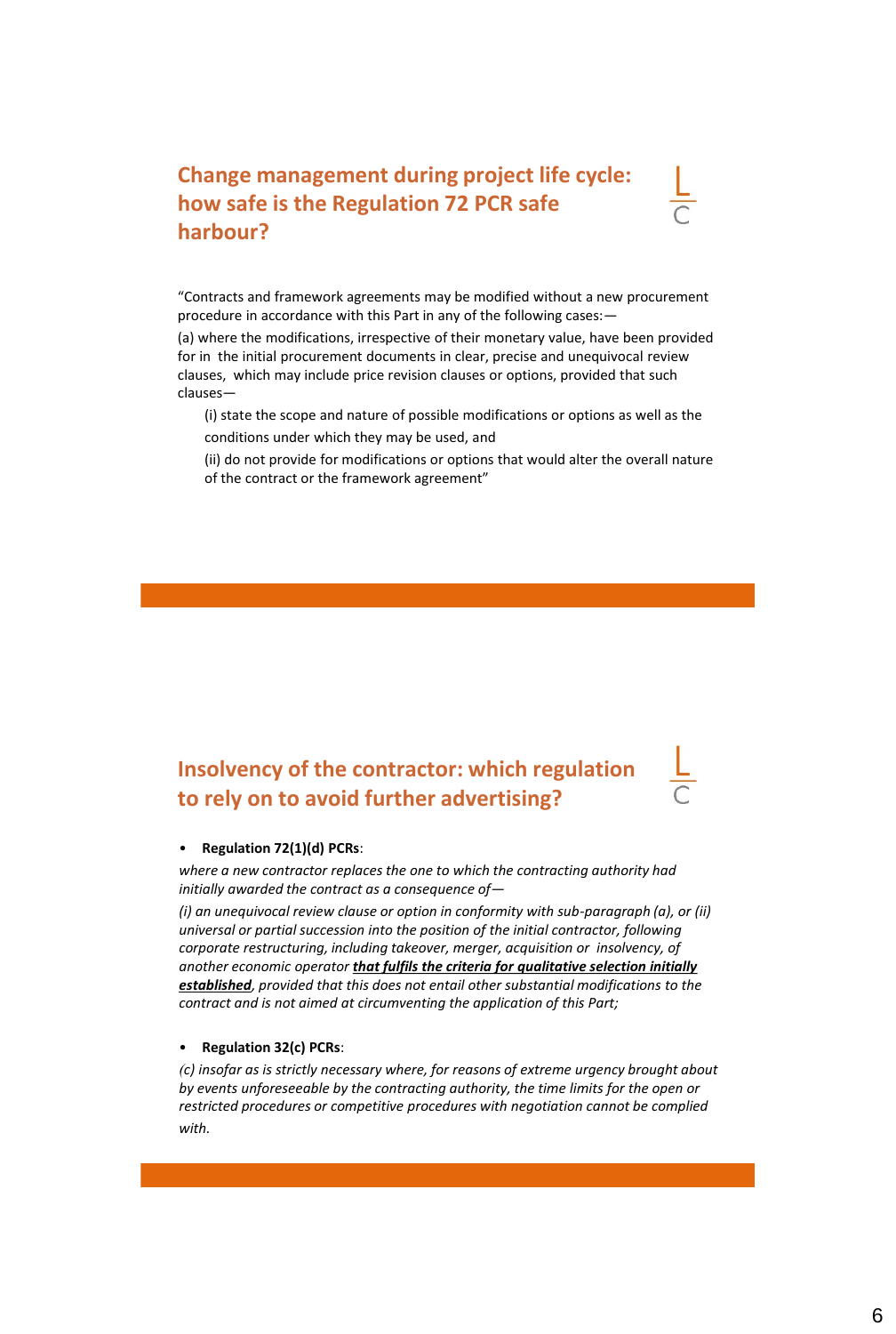## **(4) The application of** *American Cyanamid* **to automatic standstill of infrastructure contracts**

Key principles summarised by Coulson J in **Covanta Energy Ltd v Merseyside Waste Disposal Authority [**2013] EWHC 2922 (TCC):

*a) If damages are an adequate remedy, that will normally be sufficient to defeat an application for an interim injunction, but that will not always be so;* 

*(b) In more recent times, the simple concept of the adequacy of damages has been modified at least to an extent, so that the court must assess whether it is just, in all the circumstances, that the claimant be confined to his remedy of damages;*

*(c) If damages are difficult to assess, or if they involve a speculative ascertainment of the value of a loss of a chance, then that may not be sufficient to prevent an interim injunction; (d) In procurement cases, the availability of a remedy of review before the contract was entered into, is not relevant to the issue as to the adequacy of damages, although it is relevant to the balance of convenience;*

*(e) There are a number of procurement cases in which the difficulty of assessing damages based on the loss of a chance and the speculative or 'discounted' nature of the ascertainment, has been a factor which the court has taken into account in concluding that damages would not be an adequate remedy. There are also cases where, on the facts, damages have been held to be an adequate remedy and the injunction therefore refused.*

# **American Cyanamid (2): Coulson J's identification of the public interest in** *Covanta*

*"If Covanta did not obtain an injunction but were successful at trial, their financial claim, however it is ascertained, is likely to be considerable, and much larger than MWDA have the resources to meet. Covanta say their loss of profit is in the order of £160 million. Whatever the final amount of any damages claim, the money would have to be paid for by the customers, namely those on whose behalf MWDA collect waste. Essentially, therefore, those taxpayers would be paying for this service twice over: one payment to SITA to actually perform the service pursuant to the RRC, and one payment to Covanta who (on this hypothesis) were unfairly denied the opportunity of providing that same service.* **It cannot be in the public interest for taxpayers to make two payments for one service.** (at [51])."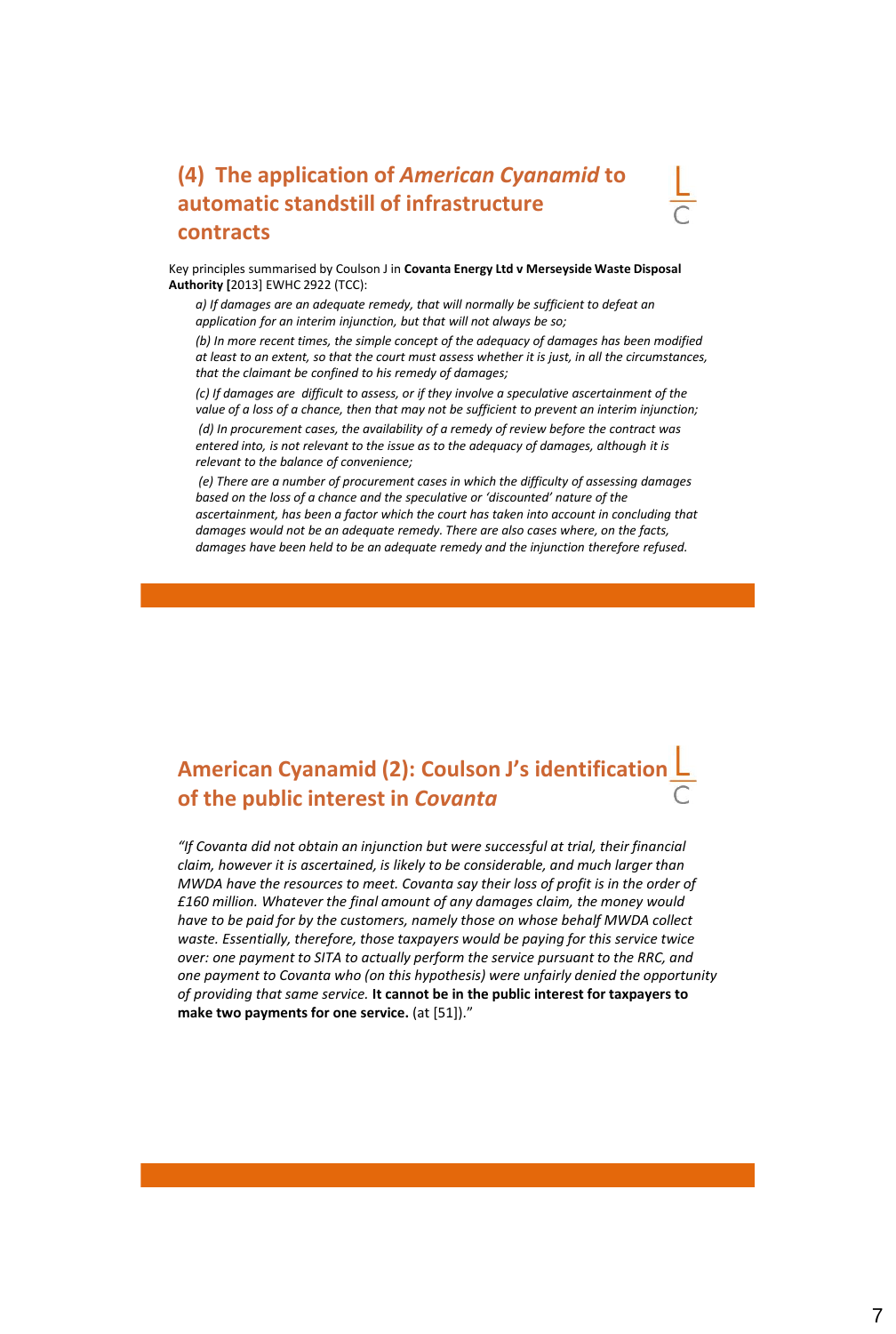## **American Cyanamid (3): the contrasting approach in** *Alstom*



• Stuart-Smith J rejected the public interest in public procurements being carried out as a factor in **Alstom Transport UK Ltd v London Underground Ltd, Transport for London** [2017] EWGC 1521 (TCC):

*"Of course, setting aside the automatic suspension at a time when the Court does not know what the final outcome of the Claimants' allegations will be gives rise to the possibility that the Defendant will end up paying a contract sum to the successful tenderer and damages to the aggrieved Claimant. However, that possibility is not a reason for maintaining the automatic suspension if it is otherwise inappropriate to do so. On the contrary, the prospect of paying damages as well as a contract price if it breaches its obligations is an integral part of the scheme under the Regulations for encouraging proper and principled procurements since it is to be assumed that contracting authorities will (in general) wish to avoid double payment* (at [39]).

## **American Cyanamid (4): the contrasting approach in** *Alstom*

• **Alstom Transport UK Ltd v London Underground Ltd, Transport for London** [2017] EWGC 1521 (TCC):

*"I do not accept that the undoubted public interest in procurements being carried out properly tends of itself to support the maintenance of the automatic suspension…I remain of the view that the appropriate course is for the Court to apply established principles and that it will only be in an exceptional case that it can be said that the application of American Cyanamid principles fails to give adequate support to the public interest in procurements being carried out properly* (at [39]).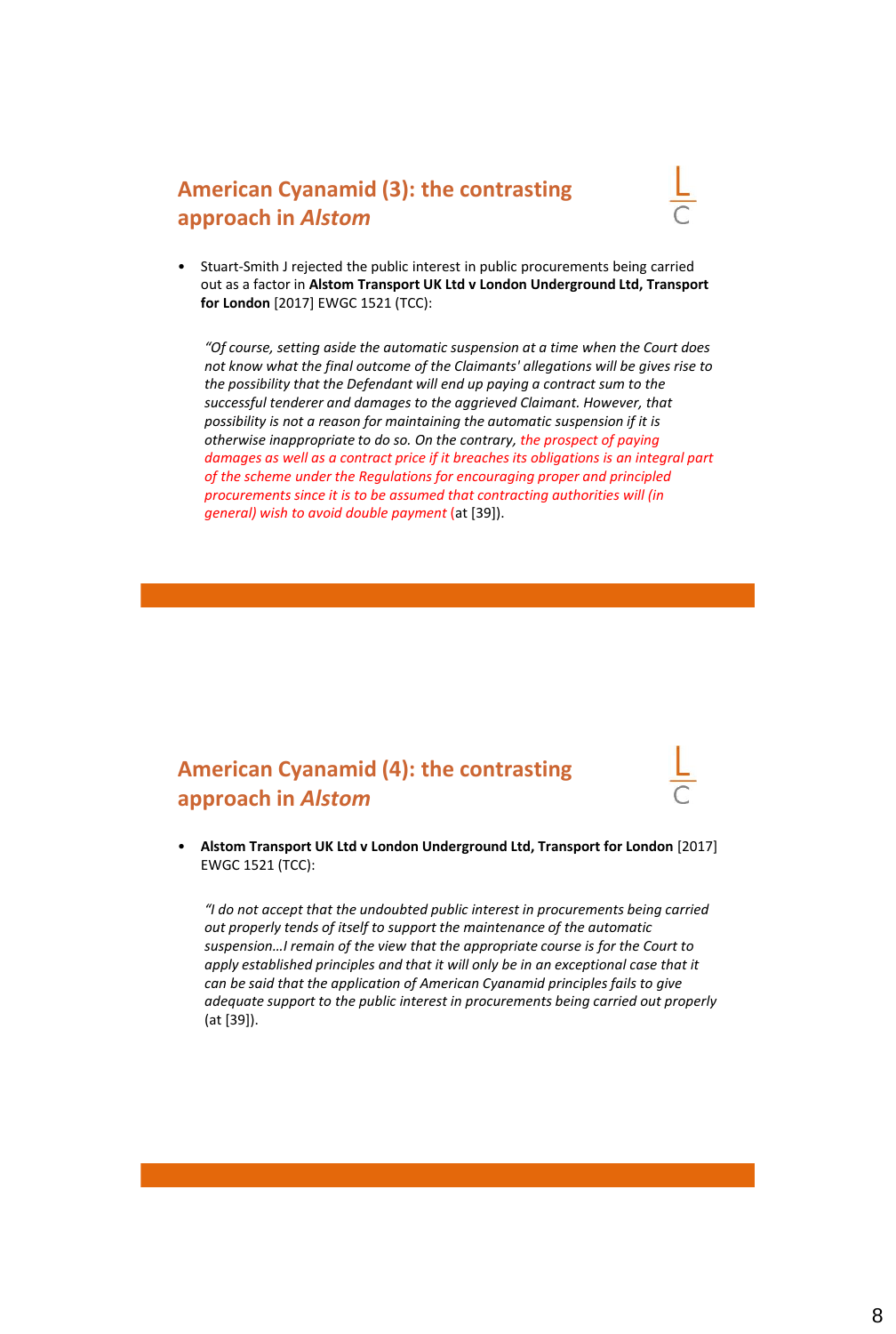### **(5) THIRD PARTY CHALLENGES**





## **Standing in procurement challenges: the** *Chandler* **criteria**

**R (on the application of Chandler) v Secretary of State** [2009] EWCA Civ 1011 :

"The failure to comply with the regulations is an unlawful act, whether or not there is no economic operator who wishes to bring proceedings under reg 47 , and thus a paradigm situation in which a public body should be subject to review by the court. **We incline to the view that an individual who has a sufficient interest in compliance with the public procurement regime in the sense that he is affected in some identifiable way, but is not himself an economic operator who could pursue remedies under reg 47 , can bring judicial review proceedings to prevent non-compliance with the regulations or the obligations derived from the Treaty, especially before any infringement takes place** (see generally Mass Energy v Birmingham CC [1994] Env LR 298, 306 cf Kathro , where Richards J held that the claimants were not affected in any way by the choice of tendering procedure). He may have such an interest if he can show that performance of the competitive tendering procedure in the Directive or of the obligation under the Treaty might have led to a different outcome that would have had a direct impact on him. We can also envisage cases where the gravity of a departure from public law obligations may justify the grant of a public law remedy in any event. However, while the court is in general bound to ask itself why a public law remedy is necessary when private law remedies are available, once permission to bring judicial review proceedings has been given, then, unless it is appropriate to deal with standing as a preliminary issue, there is likely to be little point in spending valuable court time and costs on the issue of standing. In that situation, we would not encourage the court to embark on a complex argument about standing. This will especially be the case where standing is a borderline issue.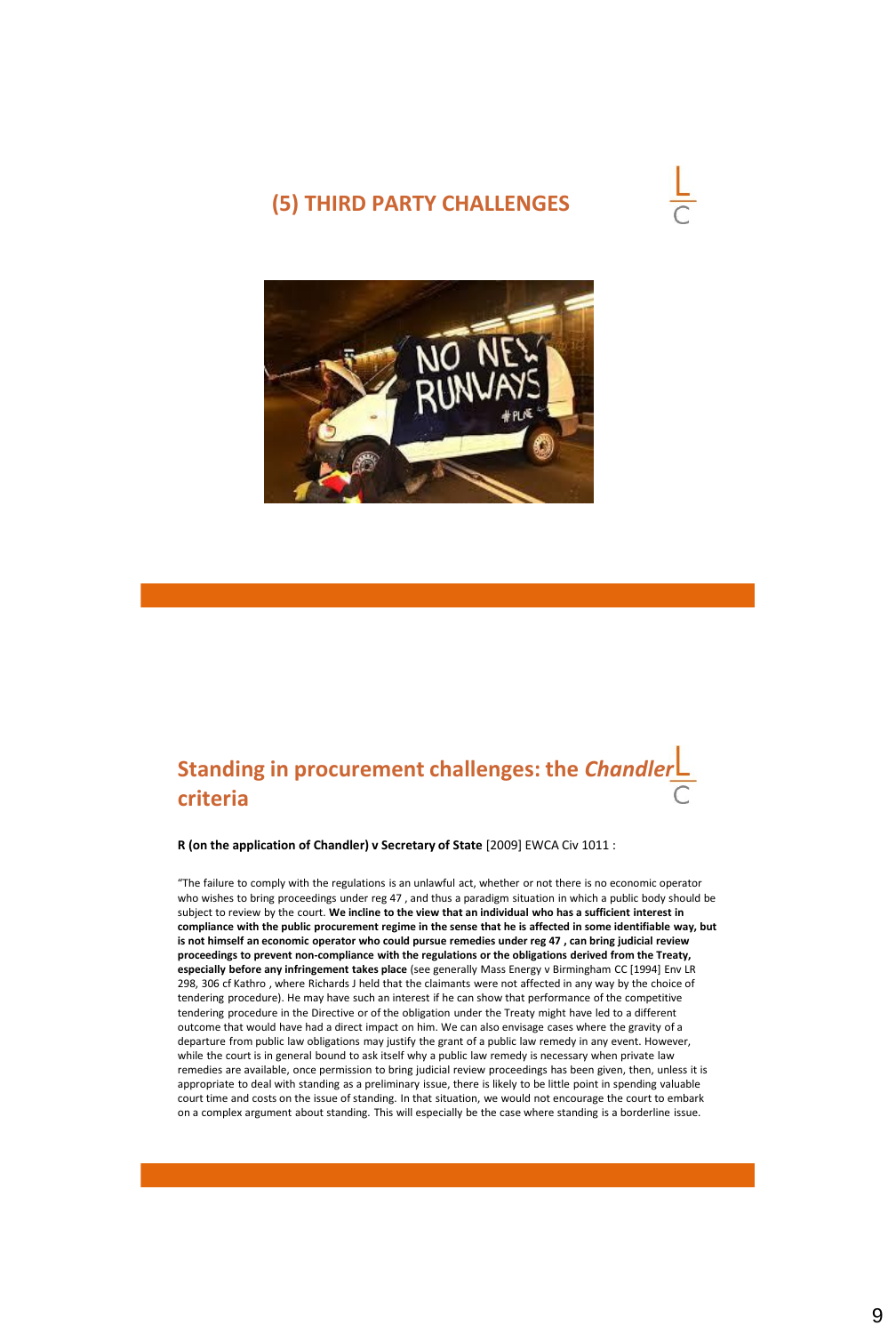### **Standing in procurement challenges (2)**

#### • Eady J in **R (on the application of Unison) v NHS Wiltshire PCT and others** [2012] EWHC 624:

- "Given the statutory structure of the Regulations, and the underlying policy as embodied in the corresponding European Directive, it is likely that breaches of the Regulations are more often going to give rise to private rather than public law remedies, which are going to be relatively rare. It is thus important to focus carefully upon the suggested criteria in the Chandler case and not to interpret them too freely… **there seems to be no previous example of a trade union seeking a public law remedy in the context of these Regulations or their predecessors, but that is no reason to suppose that it is not legally possible**. One can envisage circumstances in which a breach of the Regulations could so affect the members of a union that the law should afford a remedy in public law. I am not concerned at this stage, however, to speculate about possible scenarios, but rather to investigate whether the Court of Appeal criteria have been shown to apply on the present facts.
- **Gottlieb** at [51]:
	- The Claimant, in his capacity as a resident, council tax payer, and City Councillor, has a legitimate interest in seeking to ensure that the elected authority of which he is a member complies with the law, spends public funds wisely, and secures through open competition the most appropriate development scheme for the City of Winchester. He has been closely involved in the consideration of this scheme at different stages, both as a Councillor and as a long-standing proponent of the widely-held view that alternative development schemes should be considered on this site…It is wellestablished that a direct financial or legal interest is not required to establish standing to bring a claim for judicial review…**Although there is a specific remedy for economic operators under the 2006 Regulations, this does not preclude claims for judicial review by those who are not economic operators** (e.g. R (Law Society) v Legal Services Commission [2007] EWCA Civ 1264 ).

## **Approach to standing in planning/environmental cases:** *Walton*

#### Lord Hope in **Walton v The Scottish Ministers** [2012] UKSC 44 :

"152. I think, with respect, that the Extra Division take too narrow a view of the situations in which it is permissible for an individual to challenge a scheme or order on grounds relating to the protection of the environment. An individual may be personally affected in his private interests by the environmental issues to which an application for planning permission may give rise. Noise and disturbance to the visual amenity of his property are some obvious examples. But some environmental issues that can properly be raised by an individual are not of that character. Take, for example, the risk that a route used by an osprey as it moves to and from a favourite fishing loch will be impeded by the proposed erection across it of a cluster of wind turbines. Does the fact that this proposal cannot reasonably be said to affect any individual's property rights or interests mean that it is not open to an individual to challenge the proposed development on this ground? **That would seem to be contrary to the purpose of environmental law, which proceeds on the basis that the quality of the natural environment is of legitimate concern to everyone**. The osprey has no means of taking that step on its own behalf, any more than any other wild creature. If its interests are to be protected someone has to be allowed to speak up on its behalf.